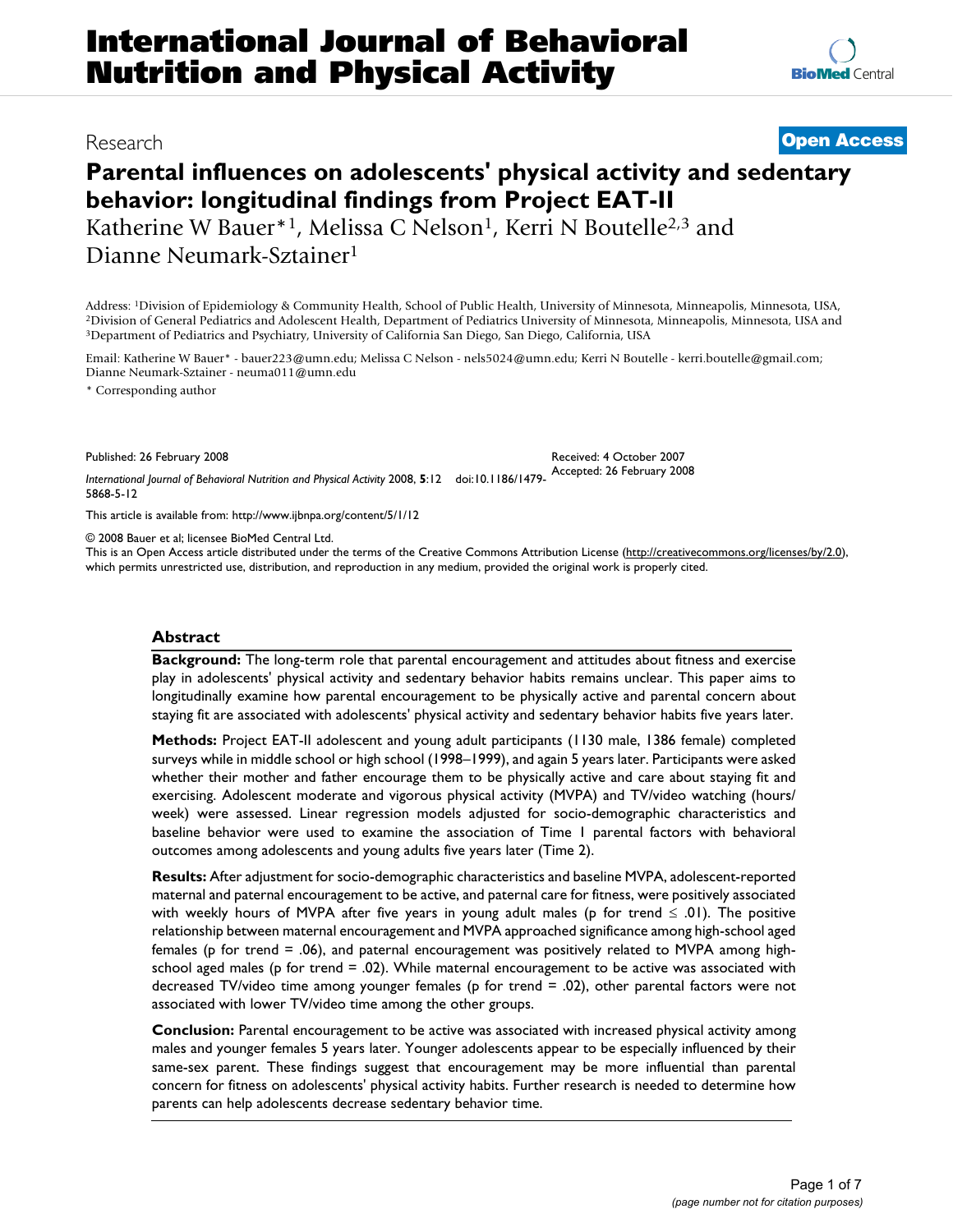## **Introduction**

The low level of physical activity among many adolescents is of public health concern. Studies performed in the United States have found that more than half of adolescents participate in moderate levels of physically activity less than 3 days a week[1] and on average engage in sedentary behaviors such as television watching for approximately 5 hours per day[2]. Additionally, physical activity levels tend to decrease as adolescents move into young adulthood[3], leaving them at risk for the poor health outcomes associated with physical inactivity, which include overweight and obesity [4-6]. Many researchers have suggested that parents play a critical role in adolescents' physical activity and sedentary behavior habits[7,8].

Several studies have utilized cross-sectional data to examine the relationship between parental support for and modeling of physical activity and adolescents' physical activity levels. The majority of these studies have found a positive relationship between parental encouragement to be physically active and adolescents' time spent engaging in physical activity and participation in organized sports [8-12]. One recent longitudinal study examining the relationship between family support and physical activity among adolescent girls confirms this positive relationship[13]. There is also some evidence that parental modeling of physical activity and concern for fitness is associated with greater levels of physical activity among adolescents, although that relationship is less consistent[11,14]. Fewer studies have explained the relationship between parental encouragement and attitudes about fitness and the time adolescents spend engaging in sedentary behaviors. These studies have produced mixed results [2,15].

Much of the previous research in this area has been crosssectional, therefore additional longitudinal research is needed to determine the temporal relationship between parental factors and adolescents' activity habits. Longitudinal studies also enable us to assess the long-term relationship between parental factors and adolescents' physical and sedentary activities.

Additionally, little work to date has examined parent-specific (e.g. maternal vs. paternal) influences on adolescent males and females; it is possible that parents yield a gender-specific influence which is masked when maternal and paternal data are pooled. By addressing these issues and examining these relationships using the Project EAT-II cohort we can begin to gain insight into the temporal relationship between parental factors and adolescents' activity habits, and the long-term strength of that relationship. Thus, this paper aims to longitudinally examine the relationship between adolescent-reported parent-specific encouragement to be physically active and parental concern about staying fit, and adolescents' physical activity and sedentary behavior habits five years later.

## **Methods**

## *Study design and population*

Project EAT-II is a longitudinal, follow-up study of Project EAT-I, which explored the socioenvironmental, personal, and behavioral determinants of dietary intake and weightrelated variables among an ethnically diverse adolescent population. Project EAT-I enrolled 4746 participants including a younger cohort of middle-school students and an older cohort of high-school students recruited during the 1998–1999 academic year from 31 middle and high schools with ethnically and racially diverse student populations. Project EAT-II aimed to resurvey the original participants by mail to assess changes in their eating patterns and weight status 5 years later (2003–2004). Of the original study population, 22.5% (1074) were lost to followup for various reasons, primarily missing contact information at Project EAT-I ( $n = 411$ ) and no address found at follow-up ( $n = 591$ ). Of the remaining 3672 participants who were contacted by mail, 2516 competed surveys. These 2516 participants represent 53.0% of the original study sample and 68.4% of participants who could be contacted for Project EAT-II. One-third of the participants (32.0%) were in the younger cohort; at Time 1, their mean age was 12.8 years ( $SD = 0.8$ ) and at Time 2 their mean age was 17.2 years (SD =  $0.6$ ). Two-thirds of the participants (68.0%) were in the older cohort; at Time 1, their mean age was 15.8 years ( $SD = 0.8$ ) and at Time 2 their mean age was 20.4 years ( $SD = 0.8$ ). Although the younger cohort is smaller than the older, there is sufficient power to precisely estimate the relationships between the parental variables and adolescents' outcomes in both cohorts.

## *Data collection*

Surveys were sent by mail to the address provided by the participant during Project EAT-I. Methods to locate Project EAT-I participants and increase the survey response rate have been described elsewhere[3]. Data collection occurred between April 2003 and June 2004 and was conducted by the Data Collection and Support Services in the Division of Epidemiology and Community Health at the University of Minnesota. The University of Minnesota's Institutional Review Board Human Subjects Committee approved all study protocols.

## *Measures*

## *Physical activity and sedentary behavior*

Project EAT-I and EAT-II surveys included several questions to assess physical activity and sedentary behavior. Questions related to physical activity were modified from the Leisure Time Exercise Questionnaire[16,17]. Two survey items individually assessed moderate and vigorous activity asking, "In a usual week, how many hours do you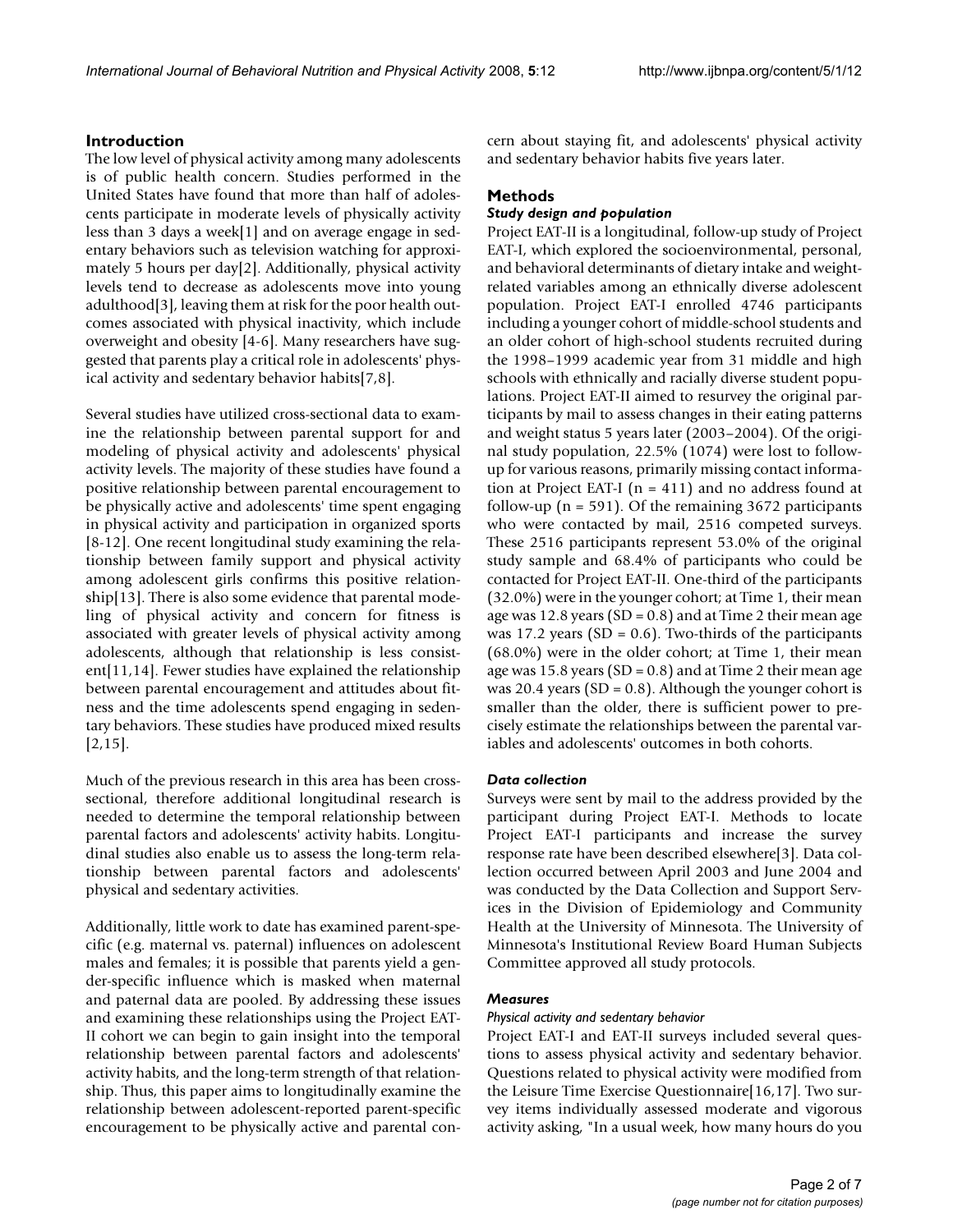spend doing the following activities...." Vigorous activity was described as strenuous, during which the heart beats rapidly, and moderate activity was described as not exhausting. More than 10 examples of specific activities were given after each question. Possible responses ranged from 0 to ≥6 hours per week. A continuous variable representing total weekly hours of moderate and vigorous physical activity (MVPA) per week was created by summing the weekly hours of moderate and vigorous activity.

Items to measure time spent watching television and videos were adapted from Planet Health[18]. Participants reported average hours per weekday and weekend day (Saturday or Sunday) "watching TV & videos." Possible categorical responses ranged from 0 to  $\geq$ 5 hours per day. These items have been validated and show moderate to high test-retest correlations. A continuous variable, total hours of TV & videos per week, was created by summing the average weekday hours multiplied by five, and average weekend hours, multiplied by two.

## *Adolescents' perception of parents*

The Project EAT-I survey included two items asking how much the participant's mother encouraged them to be physically active and how much she cared about staying fit and exercising. The same two items asked about the participant's father's encouragement and care about staying fit and exercising. Possible response to these questions were:  $1 = "not at all," 2 = "a little bit," 3 = somewhat," and$ 4 = "very much." These items had test-retest correlations between 0.66 and 0.69.

## *Sociodemographic characteristics*

Gender, age, ethnicity/race and socioeconomic status (SES) were based on adolescents' self-report in Project EAT-I. The primary determinant of SES was parental educational level, defined by the highest level of educational attainment of either parent. In addition, an algorithm was developed to take into account family eligibility for public assistance, eligibility for free or reduced-cost school meals, and employment status of the mother and the father[19].

## *Data analysis*

Because attrition in the study population during the 5 year study did not occur completely at random, the data were weighted to adjust for differential response rates in Project EAT-II using a response propensity method[20]. The use of this method with Project EAT data has been described in detail elsewhere, where it has been evaluated as a means of correcting potential response bias[21]. At Time 1, non-responders to Project EAT-II reported participating in fewer MVPA hours per week  $(7.1 \text{ vs. } 7.5, \text{ p}$ .01) and more TV/video hours per week (18.9 vs. 17.8, p < .01), compared to those who did participate in Project EAT-II. Additionally, there were some differences in the amount of parental encouragement and care for fitness reported by these two groups. After adjusting for sociodemographics and weighting, there were no significant differences found in MVPA nor TV/video hours per week at Time 1 between responders and nonresponders at Time 2. The weighted ethnic/racial and SES proportion are 48.5% white, 19.0% black, 19.2% Asian, 5.8% Hispanic, 3.5% Native American, and 3.9% mixed or other race. Thirtyseven percent of the sample were of low or low-middle SES.

ANOVA models were used to calculate cohort and genderspecific weighted means and standard errors of baseline parental factors, as measured during Project EAT-I (Time 1), and cohort and gender-specific weighted means and standard errors of the primary outcomes, hours of physical activity and sedentary behavior per week, as measuring during Project EAT-II (Time 2). The gender by cohort interaction was evaluated to determine if the pattern of means by gender of the parental variables or primary outcomes differed by cohort. If significant, post-hoc t-tests were used to test differences between the individual means.

Separate multiple linear regression models were developed to examine the association between maternal and paternal variables and the adolescents' behavioral outcomes of weekly hours of MVPA and TV/video watching five years later. All analyses were stratified by gender and cohort ("younger cohort" refers to those transitioning from junior high/middle school to high school and "older cohort" refers to those transitioning from high school to young adulthood) to assess the differential impact of mothers and fathers on children of the same or opposite sex, and potential differences in the relationship between parental influence and behavioral outcomes for the younger versus older cohort. All of the models were first adjusted for race and SES (Model 1), and then adjusted for baseline values of the primary outcome (i.e. adolescent physical activity or TV/video viewing) along with race and SES (Model 2).

## **Results**

Descriptive statistics for key variables at Time 1 and 2 are presented in Table 1. At Time 2, participants reported engaging in MVPA between 5.8 and 7.6 hours per week and reported watching TV/video between 17.1 and 19.2 hours per week. Older females report less parental caring about fitness at Time 1 as compared to younger females and males of both age groups. There were no other significant differences in perceived parental factors or activity habits by age or gender groups.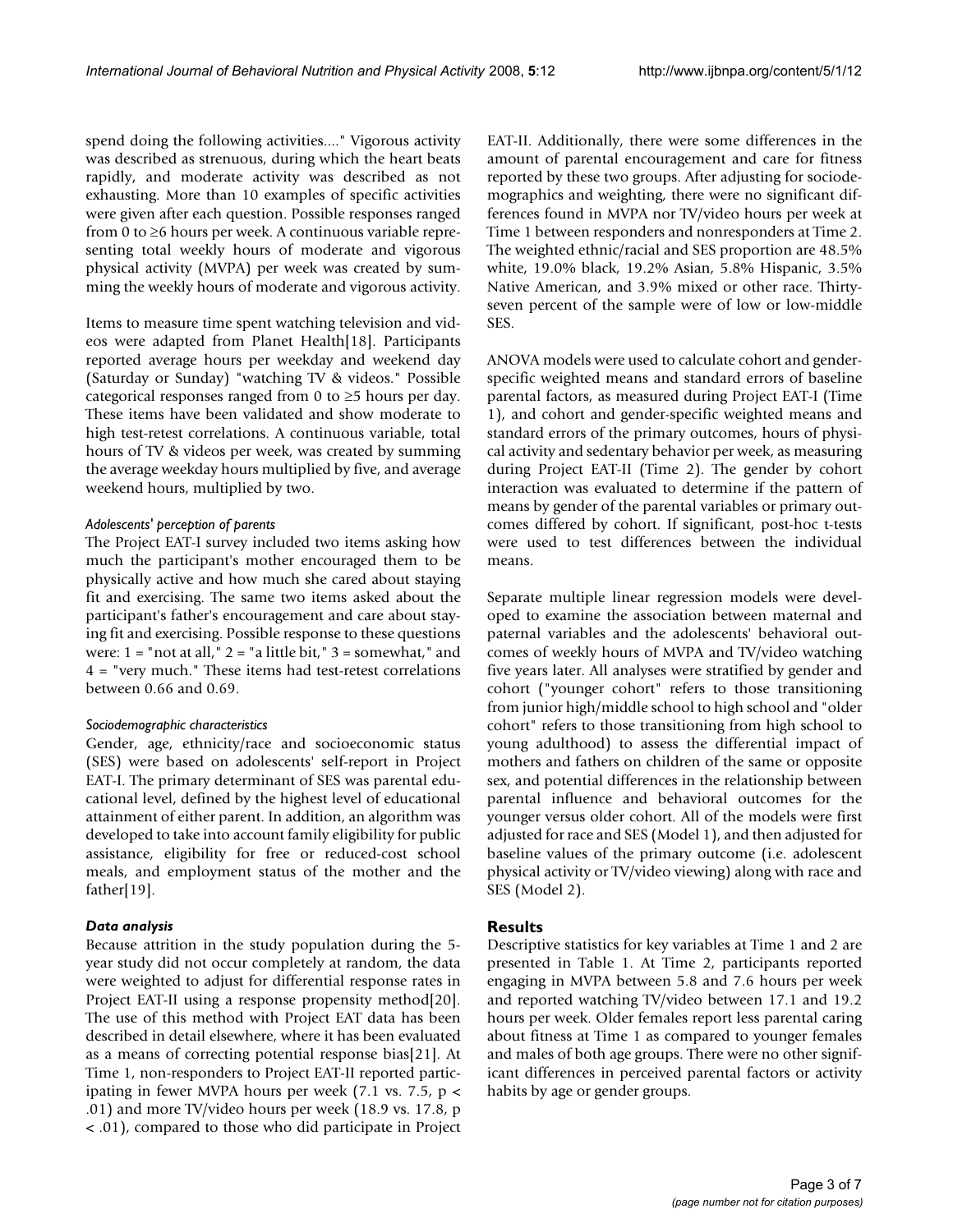|                                        | Younger Males# |                          | Older Males# |                           | Younger Females# |                           | Older Females# |             | Gender*<br>Cohort<br><b>Interaction</b> |      |
|----------------------------------------|----------------|--------------------------|--------------|---------------------------|------------------|---------------------------|----------------|-------------|-----------------------------------------|------|
|                                        | N              | Mean (SE)                | N            | Mean (SE)                 | N                | Mean (SE)                 | N              | Mean (SE) F |                                         | p    |
| Maternal Influence Variables* (Time I) |                |                          |              |                           |                  |                           |                |             |                                         |      |
| Encouragement to be Active             | 347            | 3.13(0.05)               | 750          | 3.09(0.04)                | 417              | 3.07(0.05)                | 92 I           | 2.90(0.03)  | 2.25                                    | . 13 |
| Cares About Staying Fit                | 348            | $2.95(.05)$ <sup>a</sup> | 75 I         | $2.90(0.03)$ <sup>a</sup> | 417              | $2.99(0.05)$ <sup>a</sup> | 925            | 2.76(0.03)  | 4.64                                    | .03  |
| Paternal Influence Variables* (Time I) |                |                          |              |                           |                  |                           |                |             |                                         |      |
| Encouragement to be Active             | 339            | 3.07(0.06)               | 727          | 2.93(0.04)                | 382              | 2.90(0.06)                | 891            | 2.65(.04)   | 1.12                                    | .29  |
| Cares About Staying Fit                | 339            | 2.89(0.06)               | 722.         | 2.66(.04)                 | 383              | 2.76(.05)                 | 890            | 2.57(.04)   | .13                                     | .72  |
| <b>Primary Outcomes (Time 2)</b>       |                |                          |              |                           |                  |                           |                |             |                                         |      |
| Hours of MVPA per week                 | 356            | 7.61(.14)                | 749.         | 7.36(.09)                 | 429              | 6.34(.13)                 | 936            | 5.79(0.08)  | 1.77                                    | 18.  |
| Hours of TV & Video per week           | 357            | 19.08(.54)               | 748          | 19.17(.37)                | 427              | 17.14(.50)                | 933            | 17.28(.33)  | 0.00                                    | .96  |

**Table 1: Adolescent reports of parental influence variables at Time 1 and adolescent physical activity and sedentary behaviors at Time 2 by gender and cohort: Descriptive statistics**

#Younger refers to participants who were in middle school at Time 1, and high school at Time 2, Older refers to participants who were in high school at Time 1, and were young adults at Time 2

 $*$  Scale =  $1 - 4$  ( $1 =$  not at all;  $2 =$  a little;  $3 =$  somewhat;  $4 =$  very much)

Note: For each comparison, means with different letters were significantly different ( $p < .05$ ), while means sharing the same letter were indistinguishable.

#### *Physical activity*

Table 2 contains the results from the separate regression analyses examining the association between the adolescent-reported parent-specific factors at Time 1 and hours of physical activity per week at Time 2. Based on Model 1, in which the regression analyses are adjusted for race and SES, among younger and older males and younger females encouragement to be physically active by a samesex parent was associated with greater hours of MVPA five years later (p for trend  $=$  <.01). For example, younger males who reported at Time 1 that their father 'very much' encourages them to be physically active engaged in MVPA 1.4 more hours per week at Time 2, compared to those that reported their father did not encourage them to be physically active. Maternal encouragement also predicted more hours of MVPA after 5 years among older males, with those reporting no encouragement participating in 6.6 hours of MVPA per week compared to 7.8 hours per week among those who reported that their mother "very much" encouraged them to be active (p for trend < .01).

Adolescents' perception that their mother cares about staying fit and exercising was not related to hours of MVPA after 5 years. In contrast, paternal care for staying fit and exercising was related to increased MVPA hours among younger and older males (p for trend < .01) and among older females ( $p$  for trend = .05), in analyses adjusted for race and SES (Model 1).

After additional adjustment for baseline hours of MVPA (Model 2), the positive relationships between maternal and paternal encouragement, and paternal care for fitness, and MVPA among older males remained (p for trend  $\leq$ 

.01). Additionally, the positive relationship between maternal encouragement and hours of MVPA among younger girls approached statistical significance (p for trend = .06), and the positive relationship between paternal encouragement and MVPA in younger males remained significant (p for trend = .02).

#### *Sedentary behavior*

Adolescent-reported parental factors were less predictive of TV/video watching after five years (Table 3). After adjustment for race and SES (Model 1), younger females' perception that their mother encourages them to be active was related to lower levels of TV/video five years later (p for trend < .01); however maternal encouragement to be physically active was associated with higher levels of TV/ video in older males (p for trend = .02). Younger females' perception that their mother cares about staying fit and exercising was also associated with lower levels of TV/ video hours after five years ( $p$  for trend = .04). Paternal factors did not have any relationship to hours of TV/video watching per week among any of the groups.

After additional adjustment for baseline hours of TV/ video watching (Model 2), the negative relationship between maternal encouragement to be physically active and TV/video use among younger females (p for trend = .02) remained, along with the positive relationship between maternal encouragement and TV/video use among older males (p for trend  $\lt$  .01). Additionally, a positive relationship between fathers' encouragement to be physically active and older males' hours of TV/video emerged (p for trend = .04).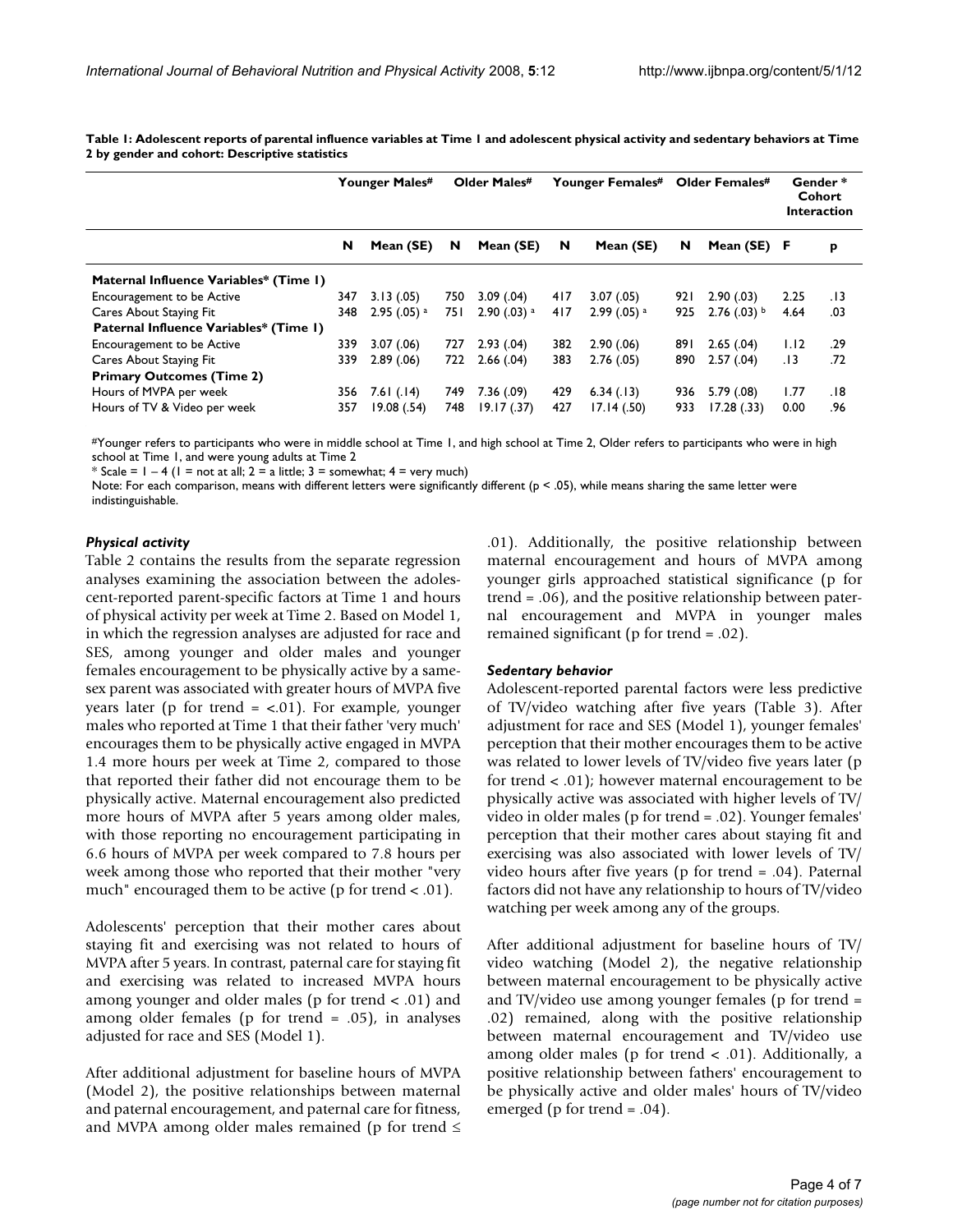|                                     |                 | n <sup>a</sup> |     |     | Model I <sup>b</sup> Adjusted Mean Hours of<br>MVPA per Week by Level of Parental<br><b>Factors</b> | Model $\mathsf{I}^{\mathsf{b}}$ p<br>for trend | Model $2c$ p<br>for trend |        |
|-------------------------------------|-----------------|----------------|-----|-----|-----------------------------------------------------------------------------------------------------|------------------------------------------------|---------------------------|--------|
|                                     |                 |                |     |     | Not at all A little Somewhat                                                                        | Very much                                      |                           |        |
| Maternal Encouragement to be Active |                 |                |     |     |                                                                                                     |                                                |                           |        |
|                                     | Younger Males   | 324            | 7.3 | 7.6 | 7.7                                                                                                 | 7.9                                            | 0.22                      | 0.96   |
|                                     | Older Males     | 731            | 6.6 | 6.9 | 7.2                                                                                                 | 7.8                                            | < 0.01                    | < 0.01 |
|                                     | Younger Females | 395            | 5.5 | 6.0 | 6.3                                                                                                 | 6.7                                            | < 0.01                    | 0.06   |
|                                     | Older Females   | 907            | 5.6 | 5.7 | 5.9                                                                                                 | 5.9                                            | 0.30                      | 0.68   |
| Mother Cares About Staying Fit      |                 |                |     |     |                                                                                                     |                                                |                           |        |
|                                     | Younger Males   | 325            | 7.4 | 7.2 | 8.2                                                                                                 | 7.6                                            | 0.31                      | 0.93   |
|                                     | Older Males     | 732            | 7.3 | 7.1 | 7.6                                                                                                 | 7.3                                            | 0.60                      | 0.97   |
|                                     | Younger Females | 396            | 5.8 | 6.4 | 6.2                                                                                                 | 6.7                                            | 0.12                      | 0.99   |
|                                     | Older Females   | 911            | 5.6 | 5.7 | 5.8                                                                                                 | 6.1                                            | 0.12                      | 0.38   |
| Paternal Encouragement to be Active |                 |                |     |     |                                                                                                     |                                                |                           |        |
|                                     | Younger Males   | 317            | 6.8 | 7.0 | 7.7                                                                                                 | 8.2                                            | < 0.01                    | 0.02   |
|                                     | Older Males     | 708            | 6.7 | 7.0 | 7.7                                                                                                 | 7.7                                            | < 0.01                    | < 0.01 |
|                                     | Younger Females | 361            | 6.1 | 6.4 | 6.4                                                                                                 | 6.6                                            | 0.20                      | 0.87   |
|                                     | Older Females   | 877            | 5.5 | 6.0 | 5.7                                                                                                 | 6.1                                            | 0.06                      | 0.89   |
| Father Cares About Staying Fit      |                 |                |     |     |                                                                                                     |                                                |                           |        |
|                                     | Younger Males   | 317            | 6.3 | 7.3 | 8.0                                                                                                 | 8.1                                            | < 0.01                    | 0.10   |
|                                     | Older Males     | 703            | 6.8 | 7.2 | 7.7                                                                                                 | 7.7                                            | < 0.01                    | 0.01   |
|                                     | Younger Females | 362            | 5.8 | 6.7 | 6.4                                                                                                 | 6.6                                            | 0.10                      | 0.23   |
|                                     | Older Females   | 876            | 5.5 | 6.0 | 5.9                                                                                                 | 6.0                                            | 0.05                      | 0.30   |

**Table 2: Adolescent physical activity at Time 2 by adolescent-reported parental factors at Time 1: 5-year longitudinal associations**

a n may differ slightly across variables and models

b Model 1: Adjusted for race (white/non white) and SES in 5 categories

c Model 2: Adjusted for race (white/non white, SES in 5 categories and hours of MVPA at Time 1)

## **Discussion**

The purpose of this study was to longitudinally examine how parental encouragement to be physically active and parental concern about staying fit are associated with adolescents' MVPA and TV and video watching behaviors after five years. Males' MVPA hours were predicted by paternal encouragement and care for fitness while younger females' MVPA was positively predicted by encouragement by their mothers, in analyses adjusting for sociodemographics. After additional adjustment for baseline levels of MVPA many of these relationships remained or approached statistical significance. These findings suggest the long-term importance of encouragement to be active by adolescents' same-sex parent.

The results of this study indicate that parental encouragement to be physically active can predict adolescents' physical activity habits, supporting previous evidence from the cross-sectional literature [8-12], including the review of correlates of physical activity among adolescents conducted by Sallis, et al. [8], and providing additional evidence to support Dowda, et al.'s recent findings that these may be lasting, long-term effects[13]. By examining the gender and cohort groups separately, we were able to determine that males and females may not be influenced equally by both of their parents. Additional research is needed to understand why these patterns of influence emerged and how to intervene to improve adolescents' physical activity habits.

With the exception of older males, parental concern about their own fitness was not associated with adolescents' MVPA habits after adjustment for baseline MVPA. This finding is similar to findings of Trost, et al[11] in suggesting that parents should actively encourage their children to be physically active, and not assume that parental attitudes about their own fitness, or modeling of fitness, affects the adolescent. Additionally, none of the parental factors examined predicted the MVPA habits of girls moving through high school and into young adulthood after adjustment for baseline MVPA. One possible reason for this lack of association is that girls of this age experience many competing influences that may affect their physical activity time. These influences include lack of support from peers or a school or neighborhood environment that doesn't encourage physical activity among high school-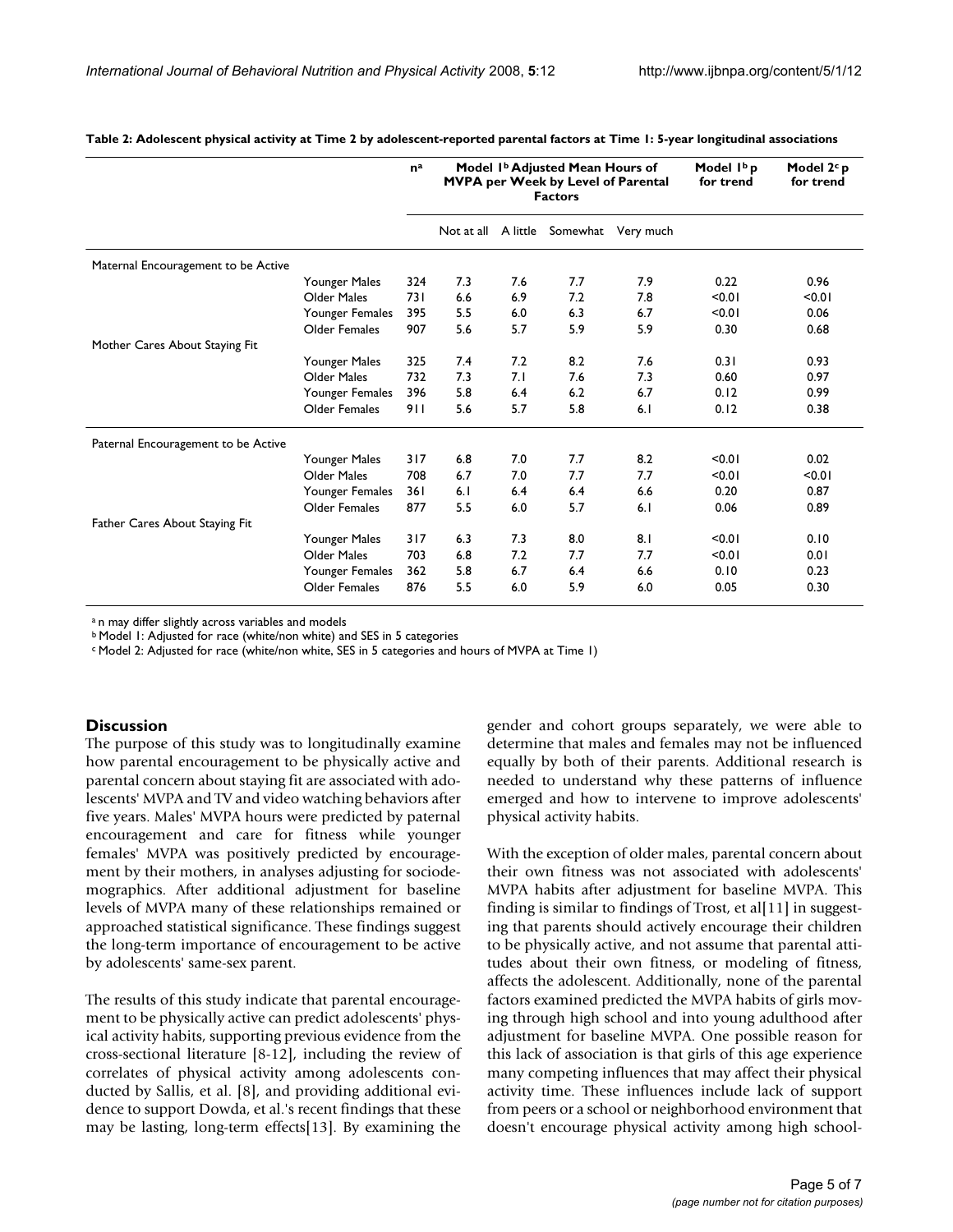|                                     |                    | n <sup>a</sup> |                     |      | Model I <sup>b</sup> Adjusted Mean Hours of TV/<br>Video per Week by Level of Parental<br><b>Factors</b> | Model I p for<br>trendb | Model 2 p for<br>trend <sup>c</sup> |        |
|-------------------------------------|--------------------|----------------|---------------------|------|----------------------------------------------------------------------------------------------------------|-------------------------|-------------------------------------|--------|
|                                     |                    |                | Not at all A little |      | Somewhat Very much                                                                                       |                         |                                     |        |
| Maternal Encouragement to be Active |                    |                |                     |      |                                                                                                          |                         |                                     |        |
|                                     | Younger Males      | 324            | 19.4                | 18.4 | 20.4                                                                                                     | 17.4                    | 0.50                                | 0.63   |
|                                     | Older Males        | 730            | 16.2                | 18.2 | 19.6                                                                                                     | 19.4                    | 0.02                                | < 0.01 |
|                                     | Young Females      | 393            | 21.7                | 19.7 | 16.7                                                                                                     | 15.9                    | < 0.01                              | 0.02   |
|                                     | Older Females      | 904            | 17.6                | 17.1 | 17.4                                                                                                     | 17.7                    | 0.85                                | 0.58   |
| Mother Cares About Staying Fit      |                    |                |                     |      |                                                                                                          |                         |                                     |        |
|                                     | <b>Young Males</b> | 325            | 18.4                | 19.7 | 18.7                                                                                                     | 18.0                    | 0.78                                | 0.94   |
|                                     | Older Males        | 731            | 9.1                 | 9.1  | 18.4                                                                                                     | 19.9                    | 0.72                                | 0.30   |
|                                     | Young Females      | 394            | 20.9                | 17.0 | 17.6                                                                                                     | 16.3                    | 0.04                                | 0.45   |
|                                     | Older Females      | 908            | 16.9                | 17.9 | 17.5                                                                                                     | 17.2                    | 0.94                                | 0.92   |
| Paternal Encouragement to be Active |                    |                |                     |      |                                                                                                          |                         |                                     |        |
|                                     | Younger Males      | 317            | 17.9                | 20.6 | 19.8                                                                                                     | 17.4                    | 0.72                                | 0.24   |
|                                     | Older Males        | 707            | 18.4                | 18.8 | 18.3                                                                                                     | 19.4                    | 0.46                                | 0.04   |
|                                     | Young Females      | 359            | 18.3                | 17.1 | 18.0                                                                                                     | 14.9                    | 0.08                                | 0.66   |
|                                     | Older Females      | 874            | 18.7                | 16.4 | 17.7                                                                                                     | 17.2                    | 0.29                                | 0.22   |
| Father Cares About Staying Fit      |                    |                |                     |      |                                                                                                          |                         |                                     |        |
|                                     | <b>Young Males</b> | 317            | 17.3                | 18.8 | 19.3                                                                                                     | 8.1                     | 0.67                                | 0.15   |
|                                     | Older Males        | 702            | 19.2                | 19.4 | 18.0                                                                                                     | 19.3                    | 0.78                                | 0.20   |
|                                     | Young Females      | 360            | 17.7                | 15.9 | 16.9                                                                                                     | 16.5                    | 0.61                                | 0.27   |
|                                     | Older Females      | 873            | 18.4                | 17.1 | 17.2                                                                                                     | 17.5                    | 0.40                                | 0.32   |

**Table 3: Adolescent sedentary activity at Time 2 by adolescent-reported parental factors at Time 1: 5-year longitudinal associations**

a n may differ slightly across variables and models

b Model 1: Adjusted for race (white/non white) and SES in 5 categories

c Model 2: Adjusted for race (white/non white, SES in 5 categories and hours of TV/video at Time 1)

aged girls[22,23]. Further research is needed to determine how families can support physical activity among older adolescent girls.

Parental factors had a less consistent relationship with TV/ video hours after five years. After adjustment for baseline TV/video, race, and SES, there is an unexpected positive relationship between parental encouragement to be physically active and TV/video use among older males, while a negative relationship is seen among the younger females. These mixed results align with what has been reported previously. These findings suggest that in order to reduce sedentary behavior among adolescents parents should not rely on general encouragement to be active or personal concern for fitness[2,10]. As physical activity and sedentary behavior have not been found to be strongly inversely related [6,24], it seems reasonable that different strategies work to encourage physical activity versus those that would decrease sedentary behavior. Additional longitudinal research is needed to determine which elements of the family environment are related to decreased sedentary behavior over time.

A strength of the current study was that the longitudinal design of Project EAT-II enabled us to examine associations between parent-specific factors and activity levels of adolescents over time. Additionally, the large and diverse nature of the study population allows for a fair amount of generalizability to other youth populations. However, in interpreting the findings, it is important to note that that this study only addressed two parental factors – encouragement and parental care for fitness. There may be other behaviors, such as providing logistical support to engage in physical activity or parents participating in physical activity with their child, that influence physical activity through adolescence and into young adulthood. Furthermore, it is noteworthy that the focus of the current analysis was on the association between adolescents' perceptions of their parents encouragement to be physically active and their personal concerns about staying fit. Research has suggested that adolescent perceptions of parental attributes may be a stronger determinant of adolescents' behaviors than parental reports of their own attitudes and behaviors [25].

## **Conclusion**

Building on previous research in this area, this research suggests that parental characteristics may influence adolescents' activity and sedentary behavior, though these relationships are highly complex. Our findings suggest